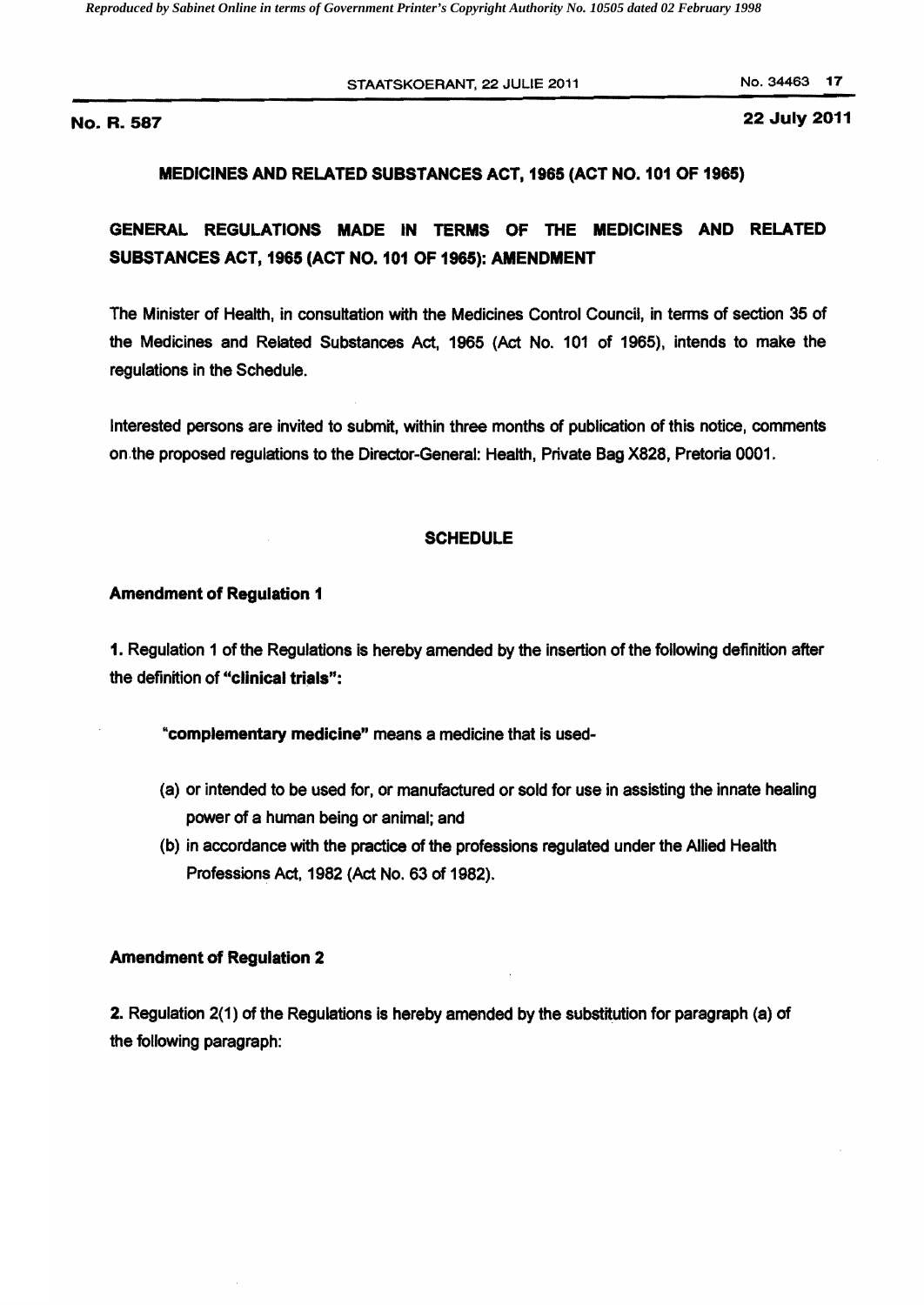#### 18 No. 34463 GOVERNMENT GAZETTE, 22 JULY 2011

"(a) (i) are pharmaceutically equivalent, i.e, contain the same amount of active substances in the same dosage form, meet the same or comparable standards and are intended to be administered by the same route; or

(ii) are pharmaceutical alternatives, ie contain the same active moiety but differ either in chemical form of that moiety or in the dosage form or strength, administered by the same route but are otherwise not pharmaceutically equivalent; and"

### Amendment of Regulation 6

- 3. Regulation 6 of the Regulations is hereby amended by
- (a) the substitution for paragraph (b) of the following paragraph:
	- "(b) approved name and quantity of each active ingredient of the medicine contained in a dosage unit or per suitable mass or volume or unit;"
- (b) the addition of the following paragraphs: .
	- "(h) name of the final product release responsibility;
	- (i) date of registration; and
	- 0) conditions of registration, if any,»

# Amendment of Regulation 8

4. Regulation 8 of the regulations is hereby amended by-

- (a) the substitution for paragraph (c) of subregulation (1) of the following paragraph:
	- "(c) the registration number of the medicine allocated in terms of section 15(6) of the Act or the application number allocated by Council in terms of the Act followed by the expression Act 101/1965;"
- (b) the addition of the following paragraphs in subregulation (1):

.. (z) the category of medicine immediately preceding the registration or application number;

(aa) the pharmacological classification of the medicine; and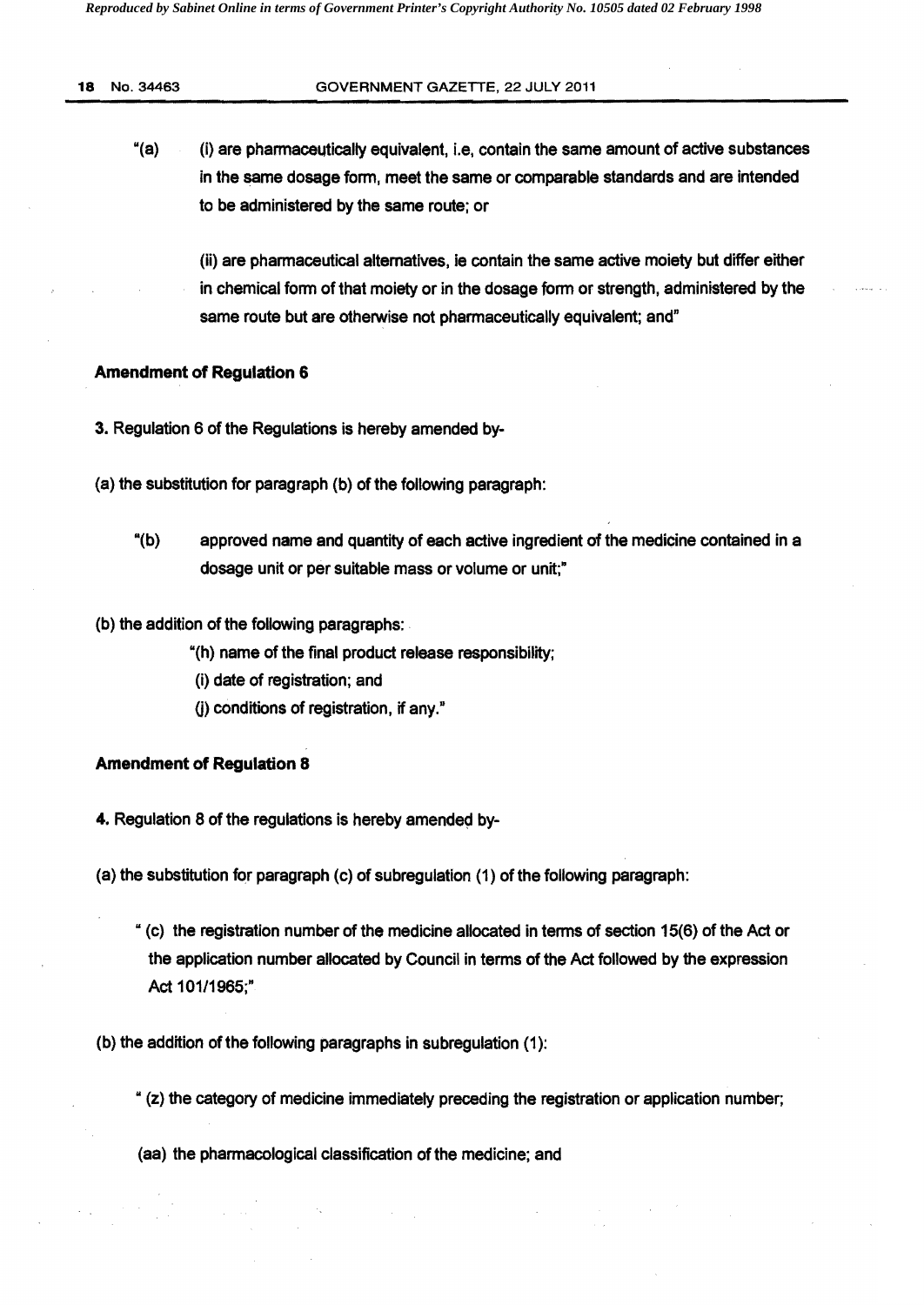STAATSKOERANT, 22 JULIE 2011 **No. 34463 19** 

(bb) in the case of a complementary medicine

- (i) the discipline of the medicine; and
- (ii) the words: "use according to the principles of the discipline".
- (c) the substitution for subregulation (2) of the following subregulation:
	- (2) If the medicine package bears both an immediate container label and an outer label, the requirements of sub-regulation (1) shall apply to the outer label as well: Provided that it shall be sufficient to provide on the immediate container label
	- (i) in the case of medicines intended for administration by injection and having a total volume not exceeding 5 ml, the details prescribed in paragraphs (b), (e), (m), (n), (o), (p) and (bb) of sub-regulation  $(1)$ ;
	- (i). in the case of an Ointment, cream, gel or powder having a net mass not exceeding 10 grams, the details prescribed in paragraphs  $(b)$ ,  $(c)$ ,  $(e)$ ,  $(f)$ ,  $(n)$ ,  $(o)$ ,  $(p)$ ,  $(x)$  and  $(bb)$  of sub-regulation (1);
	- (iii) in the case of liquid, solution or suspension having a total volume of more than 1 ml, but not exceeding 15 ml, the details prescribed in paragraphs (b), (c), (d), (e), (n), (w),  $(a)$ ,  $(p)$ ,  $(x)$  and  $(bb)$  of sub-regulation  $(1)$ ;
	- $(iv)$  in the case of a liquid, solution or suspension having a total volume not exceeding 1 ml, the details prescribed in paragraphs  $(b)$ ,  $(n)$  and  $(bb)$  of sub regulation  $(1)$ ;
	- $(v)$  In the case of a medicine packed in blister or similar packaging, the details prescribed in paragraphs  $(b)$ ,  $(n)$ ,  $(o)$ ,  $(p)$  and  $(bb)$  of sub-regulation  $(1)$ , repeated as frequently as is practicable."

(d) the addition in subregulation  $(4)(c)$  of the following subparagraph:

"(vil) the discipline of the medicine, if falling under category D

#### Amendment of Regulation 9

5. Regulation 9 of the Regulations is hereby amended by the addition in subregulation (1) of the following paragraphs: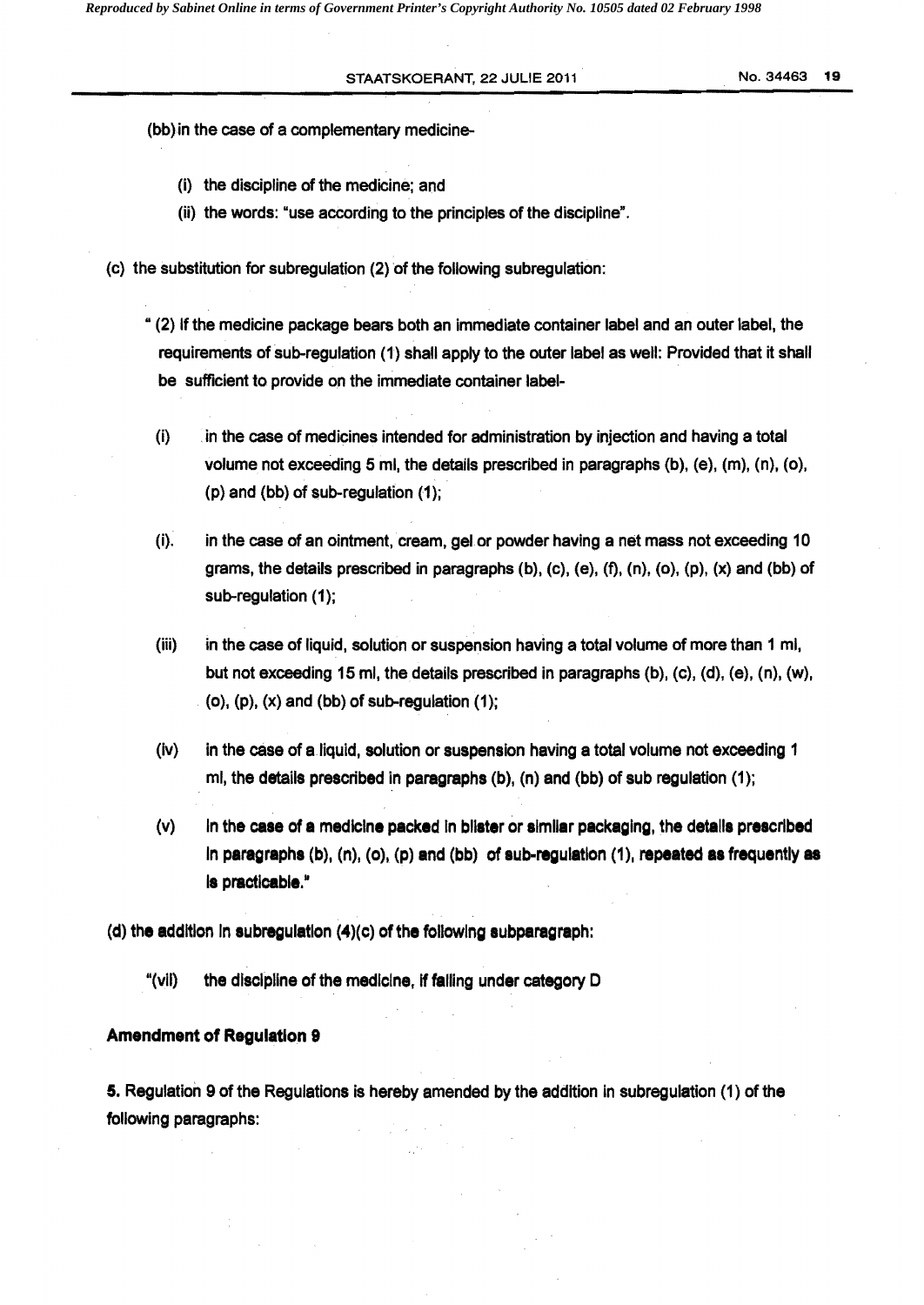## 20 No. 34463 GOVERNMENT GAZETTE, 22 JULY 2011

- " (t) in the case of a complementary medicine·
	- (i) the discipline of the medicine; and
	- (ii) the words: "use according to the principles of the discipline".

# **Amendment of Regulation 10**

6. Regulation 10 of the Regulations is hereby amended by-

(a) the substitution in subregulation  $(1)$  for subparagraph  $(e)(v)$  of the following subparagraph:

" (v) the following general statement:

"Always tell your health care professional if you are taking any other medicine.

If you are pregnant or breast feeding your baby please consult your doctor, phannacist or other health care professional for advice before taking this medicine."

(b) the substitution in subregulation (1) for paragraph (g) of the following paragraph:

" (g) side effects, including the following general statement:

Not all side.effects reported for this medicine are included in this leaflet. Should your general health worsen or if you experience any untoward effects while taking this medicine, please consult your doctor, pharmacist or other health care professional for advice; "

(c) the addition of the following paragraphs in subregulation (1)

- " (n) in the case of a complementary medicine
	- (i) the discipline of the medicine; and
	- (ii) the words: "use according to the principles of the discipline".

# Amendment of Regulation 11

7. Regulation 11 of the Regulations is hereby amended by the substitution for subregulation (4) of the following subregulation: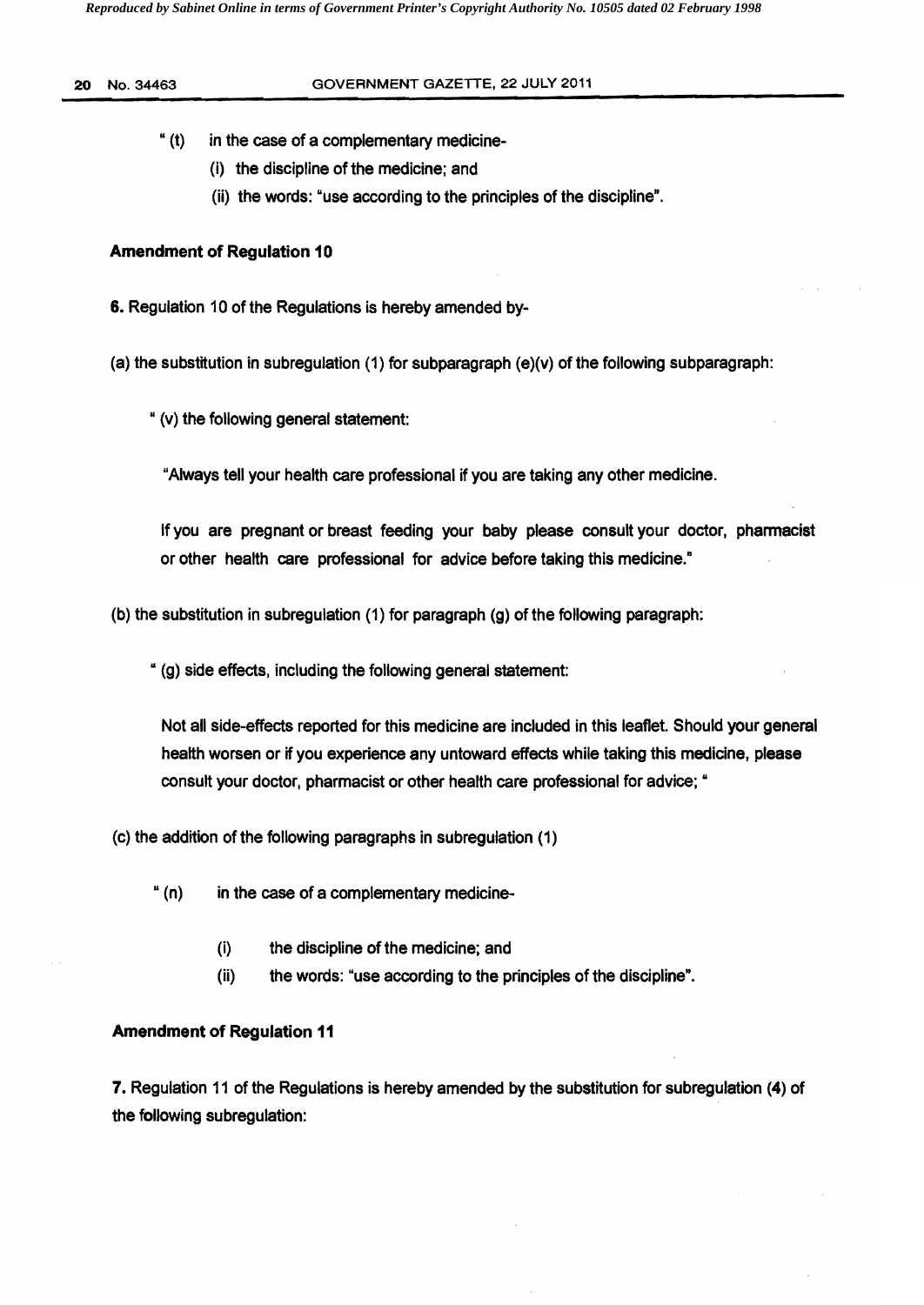STAATSKOERANT, 22 JULIE 2011 120 121 No. 34463 21

" (4) The manufacturer or wholesaler shall keep a record at the business address, of Schedule 2, 3, 4 and 5 medicines and substances in the form of invoices that will reflect."

# Amendment of Regulation 12

8. Regulation 12 of the Regulations is hereby amended by the substitution for paragraphs (C) and (d) in subsection (1) of the following paragraphs:

.. (c) King Shaka International Airport or Durban harbour; (d) OR Tambo International Airport."

# Amendment of Regulation 18

9. Regulation 16 of the Regulations is hereby amended by the substitution for subregulation (1) of the following subregulation:

"(1) Notwithstanding regulation 12 and subject to subregulation (3) any person entering or departing from the Republic may be in possession, for personal medicinal use, of a quantity of a Schedule, 3, 4, 5 or 6 substance, which shall not exceed a quantity required for use for a period of three months.

# Amendment of Regulation 18

- 10. Regulation 18 of the Regulations is hereby amended by
	- (a) the substitution for subregulation (1) of the following subregulation:

 $(1)$  As contemplated in section 22C(1) of the Act, a medical practitioner, dentist or any other person registered in terms of the Health Professions Act, 1974 (Act No. 56 of 1974) or a nurse desiring to dispense or compound and dispense medicines shall apply to the Director-General for a licence to dispense or compound and dispense medicines within his or her scope of practice."

(b) the addition in subregulation (3) of the following paragraph:

" (i) the scope of practice of the applicant applying for the licence."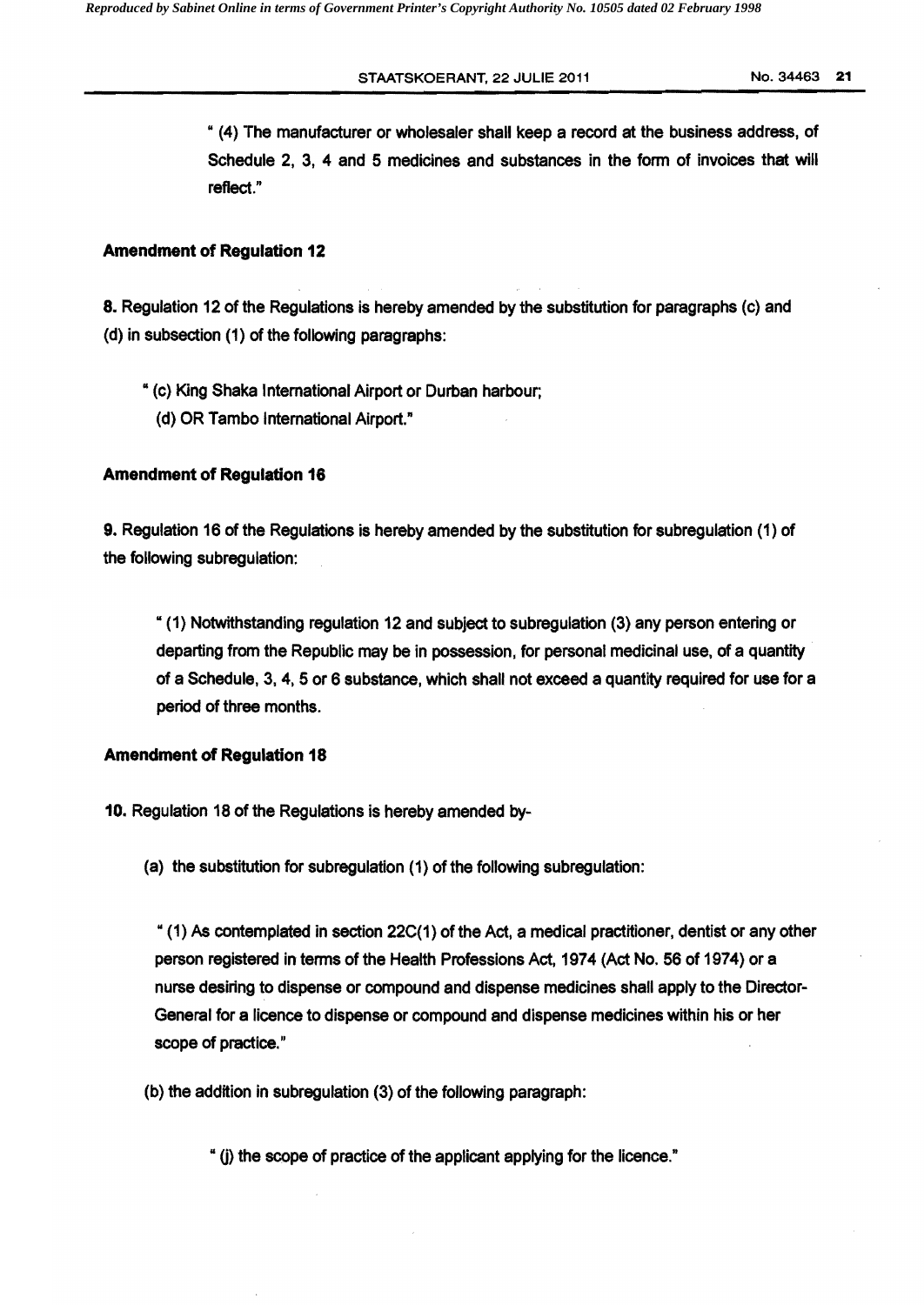#### 22 No. 34463 GOVERNMENT GAZETTE, 22 JULY 2011

#### Amendment of regulation 22

11. Regulation 22 of the Regulations is hereby amended by the substitution in subregulation (5)(b) for subparagraph (vi) of the following subparagraph:

" (vi) category, pharmacological classification, and discipline if falling under category D."

# Amendment of Regulation 23

12. Regulation 23 of the Regulations is hereby amended by the addition of the following paragraphs:

- "(k) category of the medicine;
- (I) pharmacological classification of the medicine;
- (m) discipline of the medicine, if falling under category D."

#### Amendment of Regulation 25

13. Regulation 25 of the Regulations is hereby amended by

 $(a)$  the addition in subregulation  $(1)$  of the following paragraph:

" (d) Category  $D =$  Complementary medicines intended for use in humans and animals which are, without further manipulation, ready for administration, including packaged preparations where only a vehicle is added to the effective medicine."

(b) the substitution for subsection (2) of the followlng subsection:

M(2) Medicines In categories A and D (human complementary medicines) **are**  subdivided into the following pharmacological classifications:"

(c) the substitution for subregulation (3) of the following subregulation:

" (3) Medicines in categories C and D (veterinary complementary medicines) are subdivided into the following pharmacological classifications:"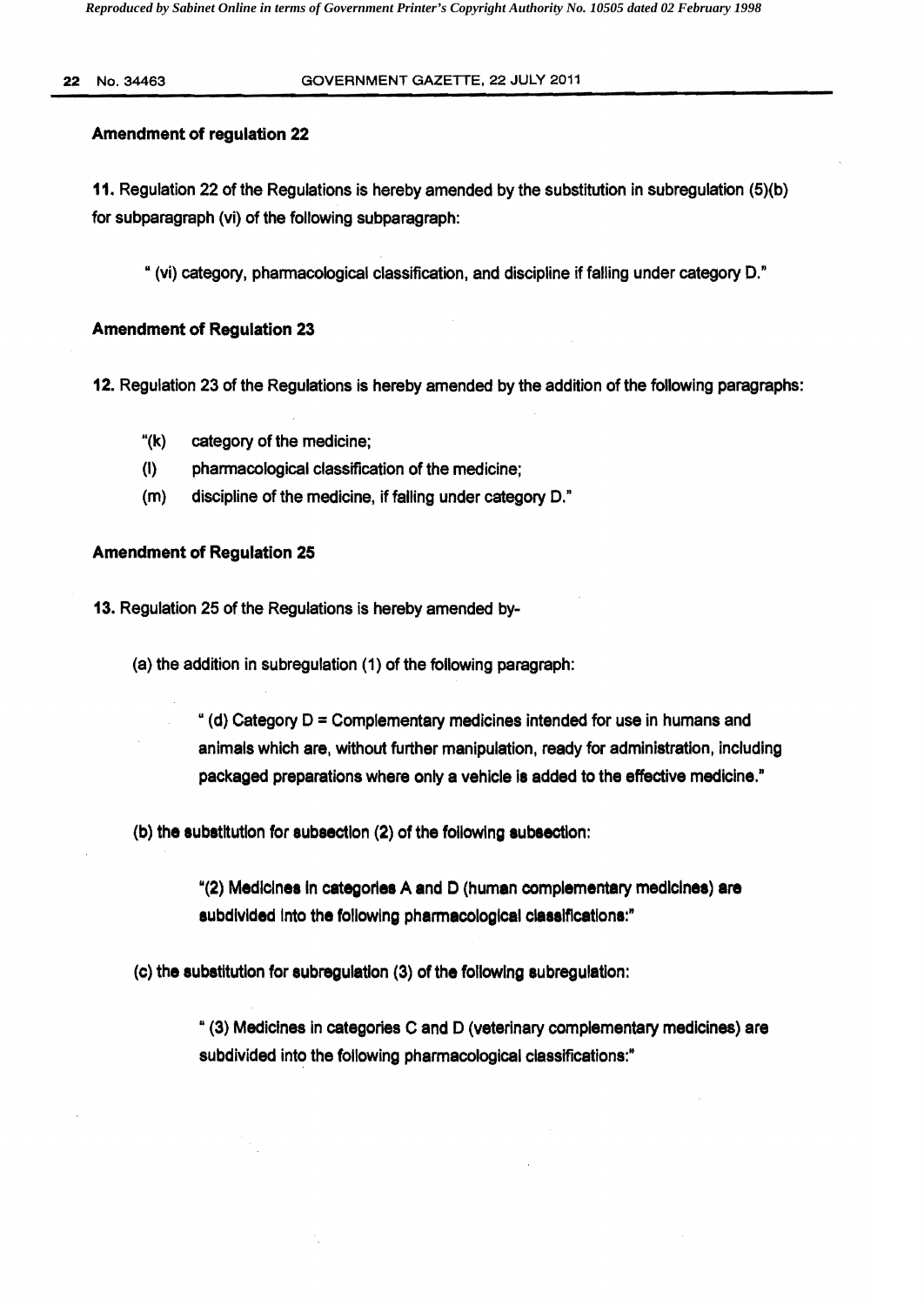STAATSKOERANT, 22 JULIE 2011 No. 34463 23

### Insertion of Regulation 25A

14. The following heading and regulation are inserted after regulation 25:

### " DISCIPLINES OF COMPLEMENTARY MEDICINES

25A. Medicines in category 0 are subdivided into such disciplines as may be determined by the Council after consultation with the Allied Health Professions Council of South Africa."

#### Amendment of Regulation 26

15. The following regulations is hereby substituted for regulation 26 of the regulations:

"26. A certificate of registration substantially in the form shown below shall be issued by the Council in terms of section 15(3) after a medicine has been registered:

# MEDICINES AND RELATED SUBSTANCES ACT 1965, (ACT 101 OF 1965): MEDICINE REGISTRATION CERTIFICATE

It is hereby certified that registration of the medicine described below has been approved by the Council in terms of Section 15(3)(a) of the Medicines and Related Substances Act, 1965 (Act No. 101 of 1965), subject to the conditions indicated.

| 3. Approved name of every active ingredient and quantities thereof per dosage unit or per                                                                                                                                                                                                                                                                                                                                                                 |                                                                                                                                                                                                                                                                                                                                                                                                            |  |
|-----------------------------------------------------------------------------------------------------------------------------------------------------------------------------------------------------------------------------------------------------------------------------------------------------------------------------------------------------------------------------------------------------------------------------------------------------------|------------------------------------------------------------------------------------------------------------------------------------------------------------------------------------------------------------------------------------------------------------------------------------------------------------------------------------------------------------------------------------------------------------|--|
|                                                                                                                                                                                                                                                                                                                                                                                                                                                           |                                                                                                                                                                                                                                                                                                                                                                                                            |  |
|                                                                                                                                                                                                                                                                                                                                                                                                                                                           |                                                                                                                                                                                                                                                                                                                                                                                                            |  |
| $\mathcal{L}^{\mathcal{L}}(\mathcal{L}^{\mathcal{L}}(\mathcal{L}^{\mathcal{L}}(\mathcal{L}^{\mathcal{L}}(\mathcal{L}^{\mathcal{L}}(\mathcal{L}^{\mathcal{L}}(\mathcal{L}^{\mathcal{L}}(\mathcal{L}^{\mathcal{L}}(\mathcal{L}^{\mathcal{L}}(\mathcal{L}^{\mathcal{L}}(\mathcal{L}^{\mathcal{L}}(\mathcal{L}^{\mathcal{L}}(\mathcal{L}^{\mathcal{L}}(\mathcal{L}^{\mathcal{L}}(\mathcal{L}^{\mathcal{L}}(\mathcal{L}^{\mathcal{L}}(\mathcal{L}^{\mathcal{L$ | $\label{eq:2.1} \frac{1}{\sqrt{2}}\int_{0}^{\pi} \frac{1}{\sqrt{2\pi}}\left(\frac{1}{\sqrt{2\pi}}\right)^{2} \frac{1}{\sqrt{2\pi}}\int_{0}^{\pi}\frac{1}{\sqrt{2\pi}}\left(\frac{1}{\sqrt{2\pi}}\right)^{2} \frac{1}{\sqrt{2\pi}}\int_{0}^{\pi}\frac{1}{\sqrt{2\pi}}\frac{1}{\sqrt{2\pi}}\frac{1}{\sqrt{2\pi}}\frac{1}{\sqrt{2\pi}}\frac{1}{\sqrt{2\pi}}\frac{1}{\sqrt{2\pi}}\frac{1}{\sqrt{2\pi}}\frac{1$ |  |
| 7. Name and address of the manufacturer and the manufacturing facility                                                                                                                                                                                                                                                                                                                                                                                    |                                                                                                                                                                                                                                                                                                                                                                                                            |  |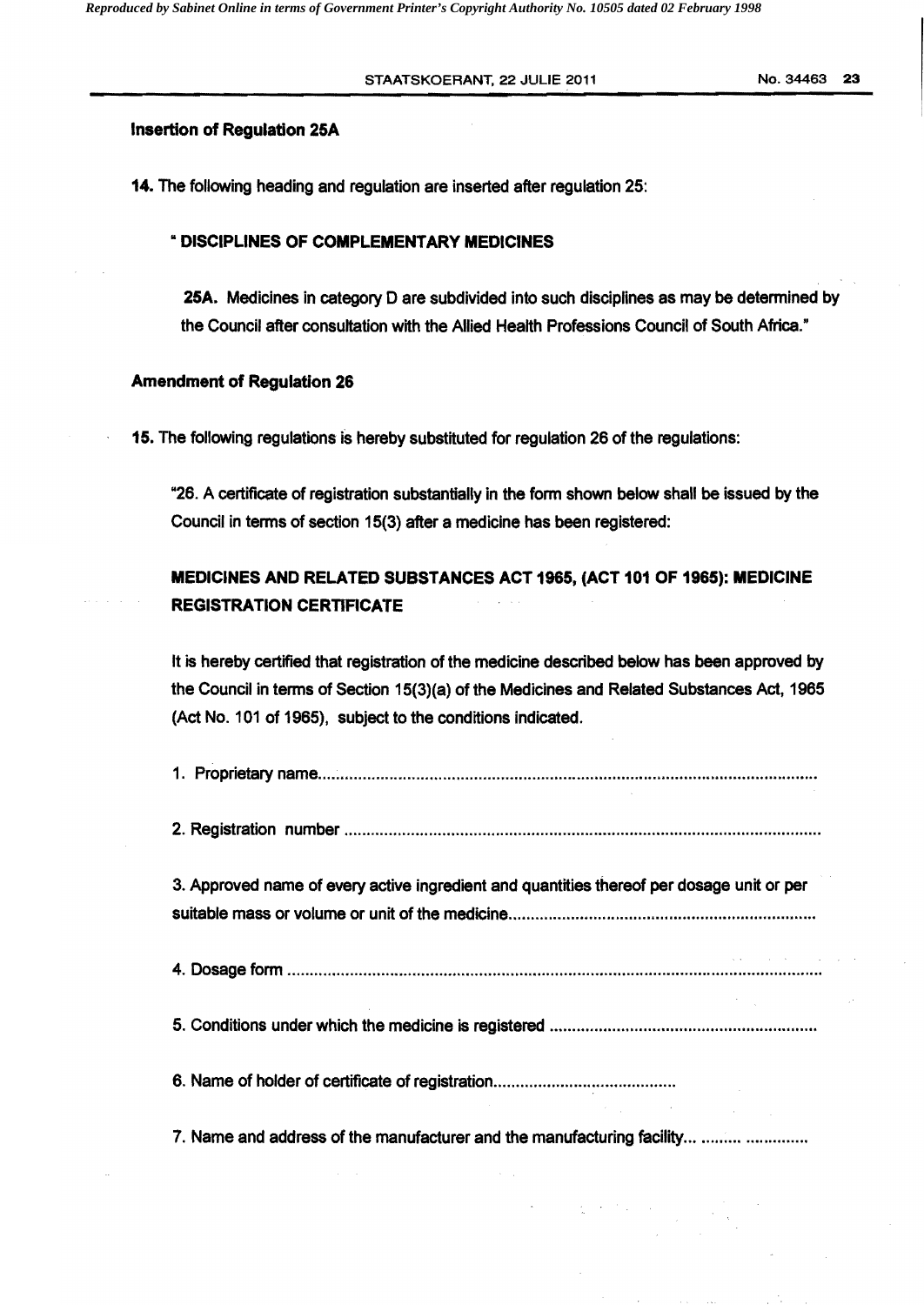| 24 No. 34463 | GOVERNMENT GAZETTE, 22 JULY 2011 |
|--------------|----------------------------------|
|              |                                  |
|              |                                  |
|              |                                  |
|              |                                  |
|              |                                  |
|              |                                  |
|              |                                  |
| Registrar    |                                  |
|              |                                  |

# Amendment of Regulation 28

16. Regulation 28 of the Regulations is hereby amended by the substitution in subregulation (1) for paragraph (f) of the following paragraph:

"(f) the strength of the dosage form and the quantity of the medicine to be supplied: Provided that in the case of Schedule 6 substances the quantity to be supplied shall be expressed in figures as well as in words: Provided further that where the prescriber has failed to express the quantity in figures as well as in words, the medical practitioner, dentist, veterinarian or pharmacist dispensing the medicine may, after obtaining confirmation from the prescriber, insert the words or figures that have been omitted."

# Amendment of Regulation 30

17. Regulation 30 of the Regulations is hereby amended by

(a) the substitution for the heading of the following heading: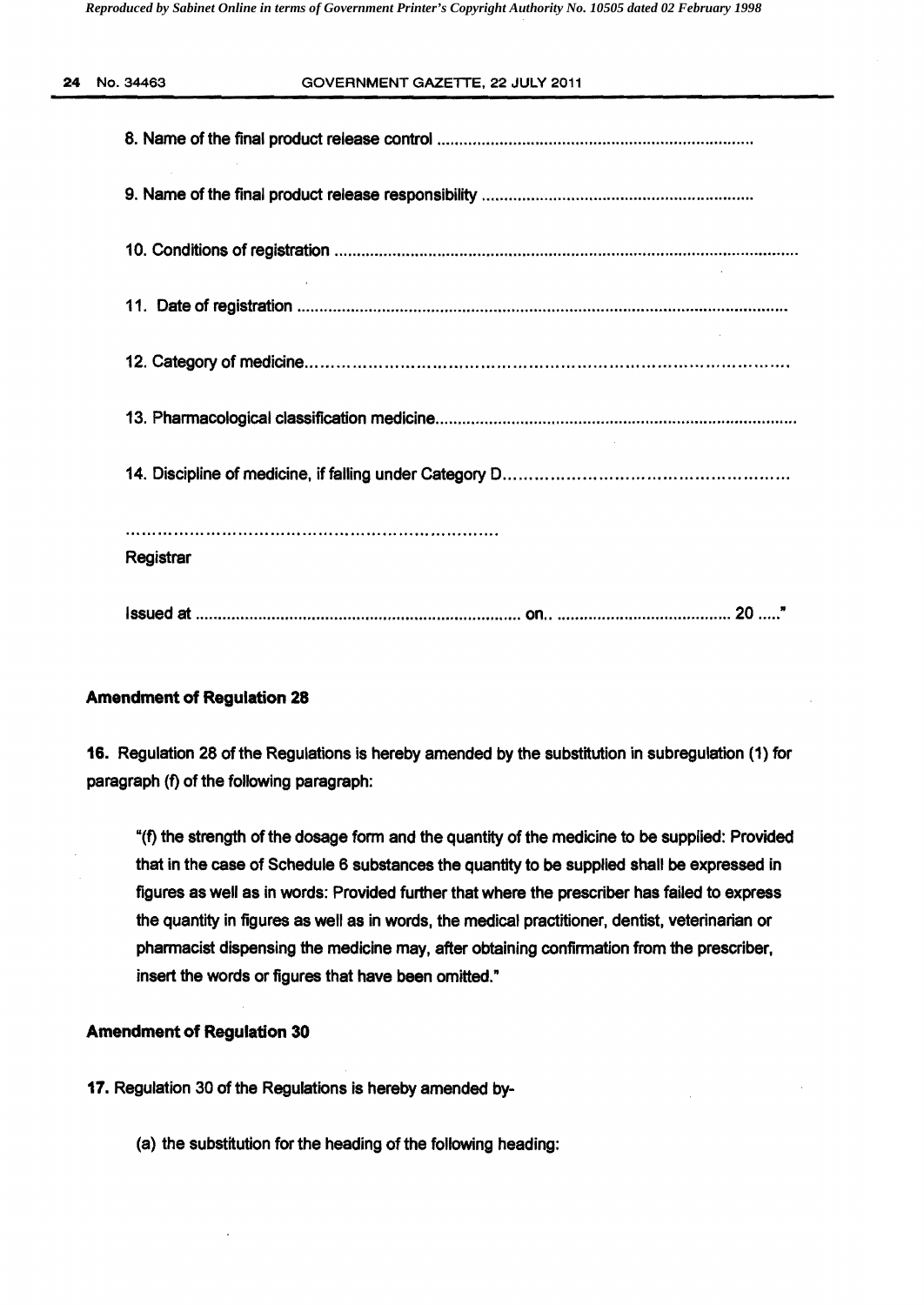### STAATSKOERANT, 22 JULIE 2011 NO. 34463 25

## "REGISTER OF SPECIFIED SCHEDULE 5 OR 6 MEDICINES"

(b) the substitution for subregulation (1) of the following subsection:

"(1) A person importing, exporting, manufacturing or selling specified Schedule 5 or Schedule 6 medicines or substances shall keep a register of such medicines or substances."

#### Amendment of Regulation 32

18. Regulation 32 of the Regulations is hereby amended by the substitution in subsection (1) of paragraph (c) of the following paragraph:

(c) is misbranded or adulterated."

#### Amendment of Regulation 40

19. Regulation 40 of the Regulations is hereby amended by the addition in subregulation (1) of the following paragraphs:

"(q) in the case of a complementary medicine

- (i) the discipline of the medicine; and
- $(ii)$  the words: "use according to the principles of the discipline"."

### Amendment of Regulation 48

20. Regulation 48 of the Regulations is hereby amended by

(a) the addition in subregulation (1) of the following paragraphs:

- " (u) the category of medicine;
- (v) the pharmacological classification of medicine; and
- (w) in the case of a complementary medicine-

(i) the discipline of the medicine; and

(ii) the words: "use according to the principles of the discipline"."

(b) the substitution for subregulation (2) of the following subregulation: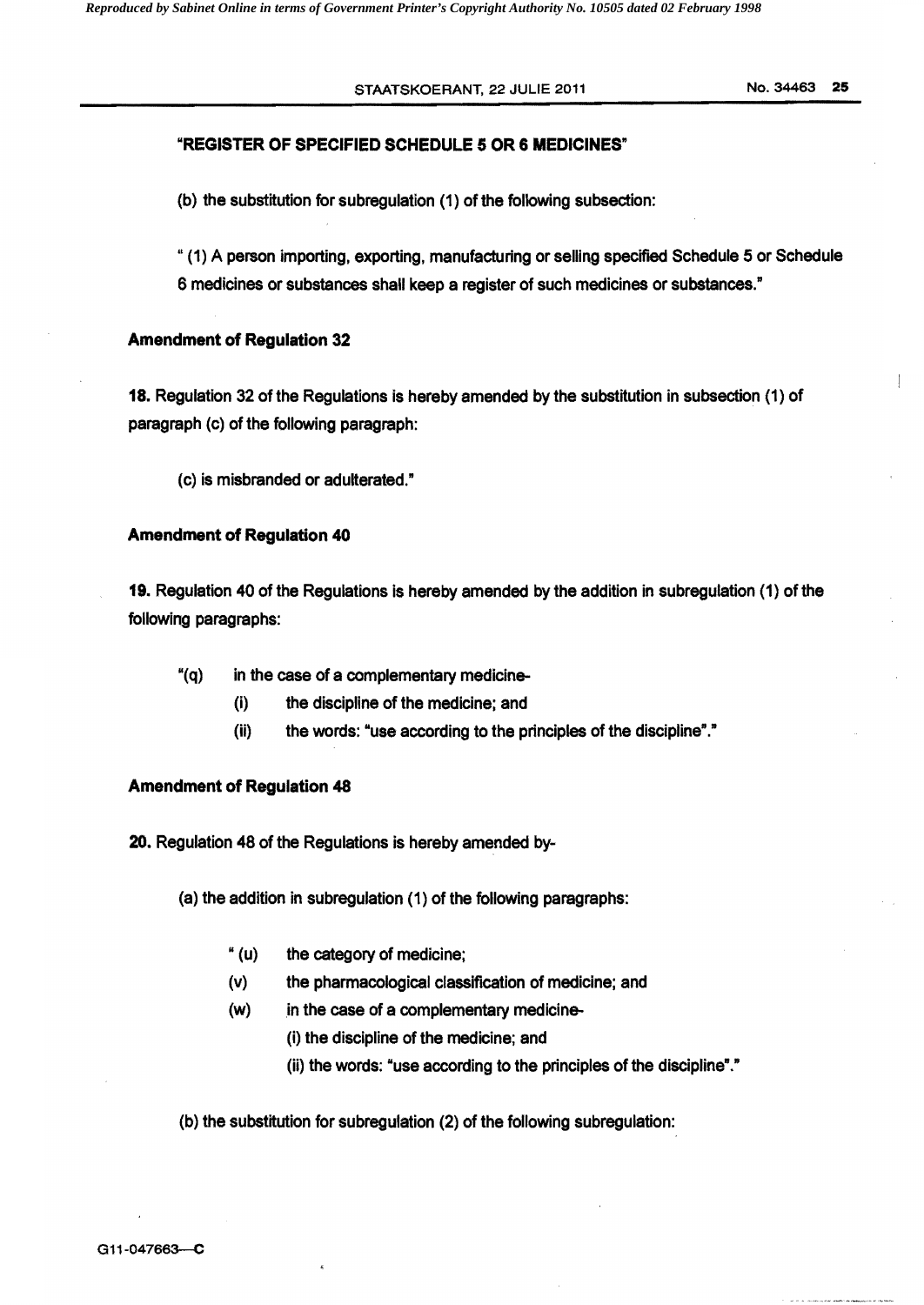#### 26 No. 34463 **GOVERNMENT GAZETTE, 22 JULY 2011**

"(2) If the medicine package bears both an immediate container label and an outer label, the requirements of subregulation (1) shall apply to the outer label as well: Provided that it shall be sufficient to give on the immediate container label

(i) in the case of medicines intended for administration by injection and having a total volume not exceeding 5 ml, the details prescribed in paragraphs (a), (b), (e), (k), (I), (m). (n) and (w) of subregulation (1);

(ii) in the case of an ointment, cream, gel or powder having a nett mass not exceeding 10 grams, the details prescribed in paragraphs (a), (b), (c). (e),  $(m)$ ,  $(n)$ ,  $(o)$ , and  $(w)$  of subregulation  $(1)$ ;

(iii). in the case of a liquid. solution or suspension having a total volume more than 1 ml but not exceeding 15 ml, the details prescribed in paragraphs (a). (b). (c). (d), (e), (I). (m), (n). (0), and (w) of subregulation (1);

(iv) in the case of a liquid, solution or suspension having a total volume not exceeding 1 mi. the details prescribed in paragraphs (a), (b), (0), and (w) of subregulation (1);

(v) in the case of a medicine packed in blister or similar packaging, the details prescribed in paragraphs (a), (b), (m). (n). (0). and (w) of subregulation (1), repeated as frequently as is practicable."

(c) by the addition in subsection (4)(c) of the following subparagraph:

"(vii) the discipline of the medicine, if falling in category  $D$ 

#### Insertion of Regulations 48A and 48B

21. The following headings and regulations are inserted after regulation 48:

# "ACQUISITION AND USE OF MEDICINES BY EMERGENCY SERVICES, MASTERS OF SHIPS AND OFFICERS IN CHARGE OF ANY AIRCRAFT

"48A. An official in charge of health services at a local government or a medical practitioner designated by such official may, notwithstanding these regulations, on the written request of a person in charge of emergency services, the master of the ship or the officer in charge of an aircraft. authorise the purchase. acquisition, keeping or use of a Schedule 0, Schedule 1. Schedule 2, Schedule 3. Schedule 4, Schedule 5. or